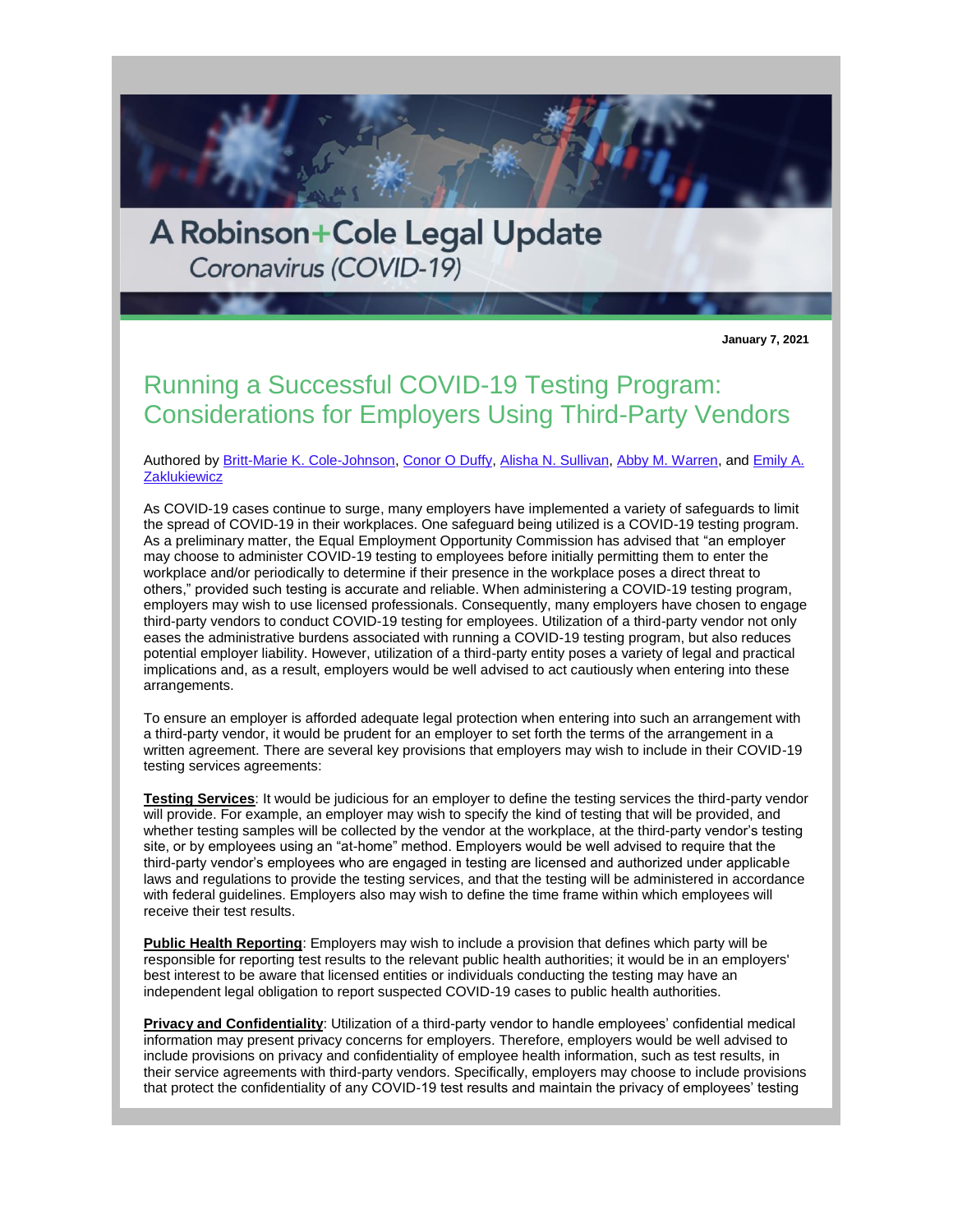data and results in accordance with the Health Insurance Portability and Accountability Act (HIPAA) and the Americans with Disabilities Act (ADA), including any state equivalent law, if applicable. Moreover, under HIPAA, employers generally cannot receive employee protected health information unless authorized by the employee or otherwise authorized under applicable federal and state privacy laws. If an employer would like to access an employee's COVID-19 test results, the employer can ask that employees sign consent forms authorizing the release of such records as a condition of testing, provided that an employee nonetheless may revoke such authorization under HIPAA prior to disclosure of the results. Under the ADA, once an employer receives an employee's test results, the employer would be well advised to maintain the result as a confidential medical record that is kept separate from the personnel file.

**Eligibility for Testing**: When developing eligibility criteria for COVID-19 testing, employers must do so in a consistent and non-discriminatory manner. As a general matter, it would be in an employers' best interest to implement a COVID-19 testing program that supports the employer's health screening and return-towork policies and procedures. For example, if an employer requires one or more negative test result before permitting an employee to return to work after exposure to COVID-19, the employer may want to extend testing capabilities to employees to facilitate that purpose.

Employers may wish to determine which circumstances will trigger the availability of testing. For example, some employers may wish to extend testing to employees who work in the physical workplace but not to employees who are working remotely; to employees who have been exposed in the workplace but not to those employees exposed outside of work or off-duty; or employees who have symptoms or tested positive for COVID-19 but not those that require a test due to travel.

Some employers have chosen to test employees on a regular basis, regardless of whether an employee has been exposed to COVID-19 or displayed symptoms of COVID-19. This is permissible provided such testing is necessary to prevent a direct threat to the employer's workplace, among other considerations.

**Reasonable Accommodations**: If an employee requests a reasonable accommodation with respect to the employer's COVID-19 testing program, the employer would be well advised to follow an ADA-compliant reasonable accommodation process. Thus, an employer may wish to include a provision regarding reasonable accommodations for employees who are unable to submit to COVID-19 testing due to a disability or a sincerely held religious belief.

**Termination**: When entering into an agreement with a testing service vendor, employers may also wish to consider options for exiting the arrangement. Employers may wish to include language in the agreement regarding their right to terminate the agreement without cause (or penalty) within a reasonable notice period to allow for completion of scheduled testing and find another vendor, if needed. The agreement can also allow for immediate termination by the employer upon a reasonable determination that the vendor poses a threat to the health or safety of employees, or the vendor loses its license or authorization to perform the testing.

**Indemnification and Insurance**: Employers may wish to include indemnification language in the thirdparty vendor agreement as protection should the third-party vendor fail to comply with applicable laws, regulations, or guidance (e.g., misuse of employee health information) or engage in gross negligence or willful misconduct. Employers also can seek to require testing vendors to carry insurance and minimum coverage amounts, including professional and cyber liability, covering the testing services furnished and any liability arising therefrom.

If employers are implementing COVID-19 testing programs in the workplace, they would be well advised to consider the various legal and practical implications associated with such programs, including the use of third-party vendors for COVID-19 testing services. Prior to entering into such arrangements, employers may wish to consult legal counsel.

Read more legal updates, blog posts, and speaking engagements related to this area on **[Robinson+Cole's Coronavirus Response Team](http://www.rc.com/coronavirus)** page and feel free to contact any member of our team with questions.

[Bruce B. Barth](http://www.rc.com/people/BruceBBarth.cfm) **(Chair)** | [Kenneth C. Baldwin](http://www.rc.com/people/KennethCBaldwin.cfm) | [Michael H. Bernstein](http://www.rc.com/people/MichaelHBernstein.cfm) | [J. Tyler Butts](http://www.rc.com/people/JTylerButts.cfm) | [Dennis C. Cavanaugh](http://www.rc.com/people/DennisCCavanaugh.cfm)

[Britt-Marie K. Cole-Johnson](http://www.rc.com/people/Britt-MarieKCole-Johnson.cfm) | [Candace M. Cunningham](http://www.rc.com/people/CandaceMCunningham.cfm) | [Andrew A. DePeau](http://www.rc.com/people/AndrewADePeau.cfm) | [Kathleen E. Dion](http://www.rc.com/people/KathleenEDion.cfm)